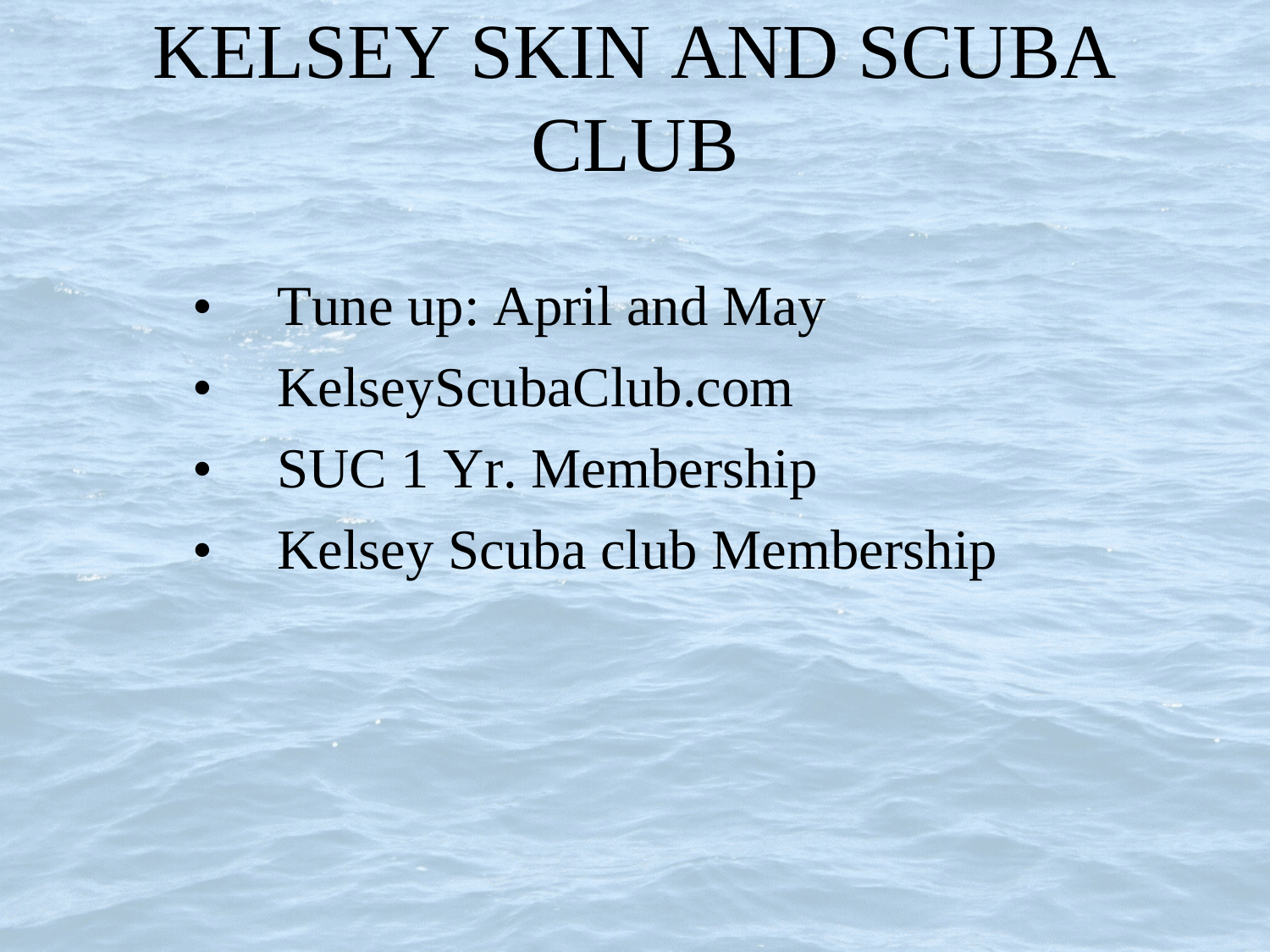## Open Water June





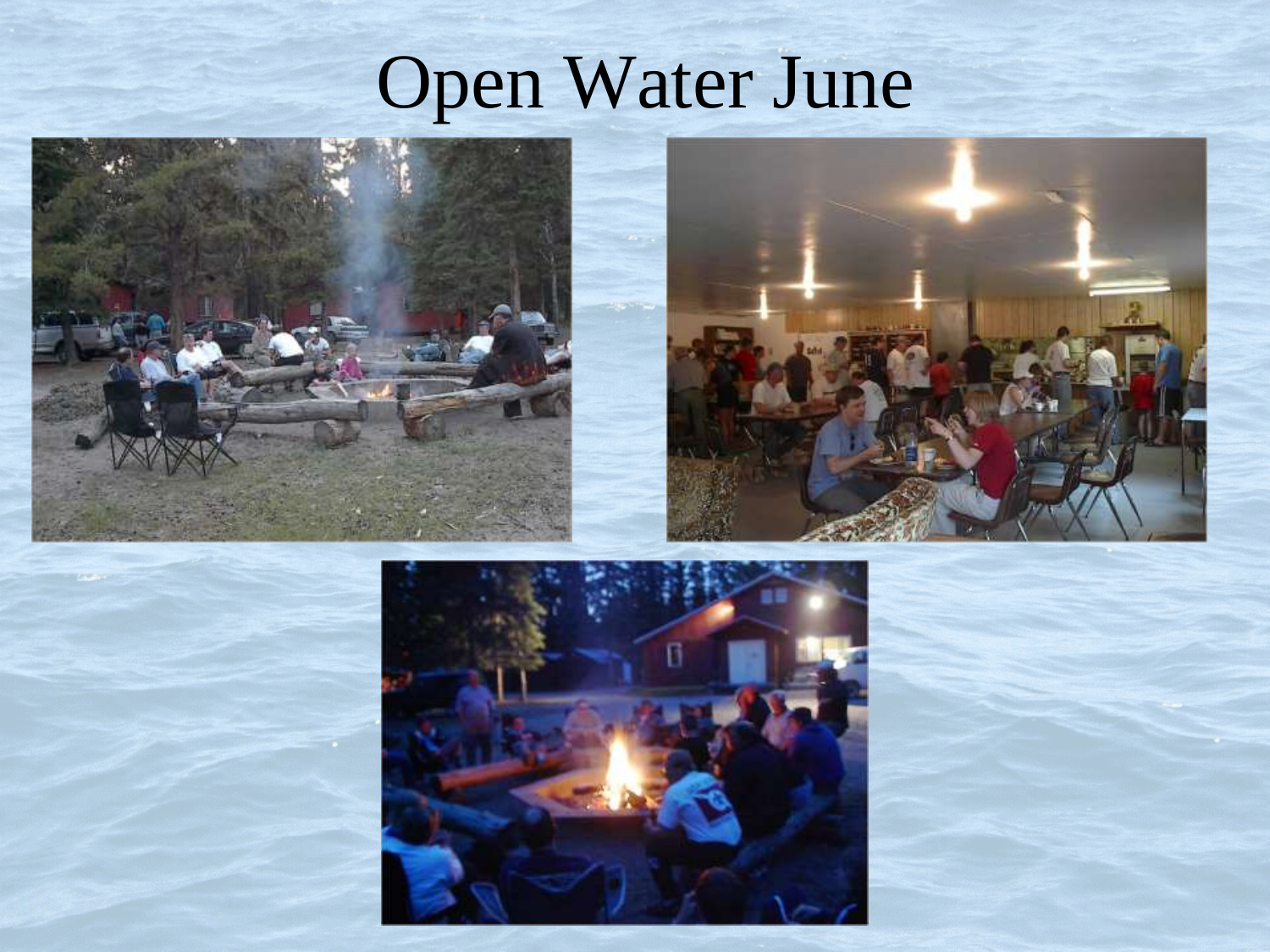### After Certification, What's next?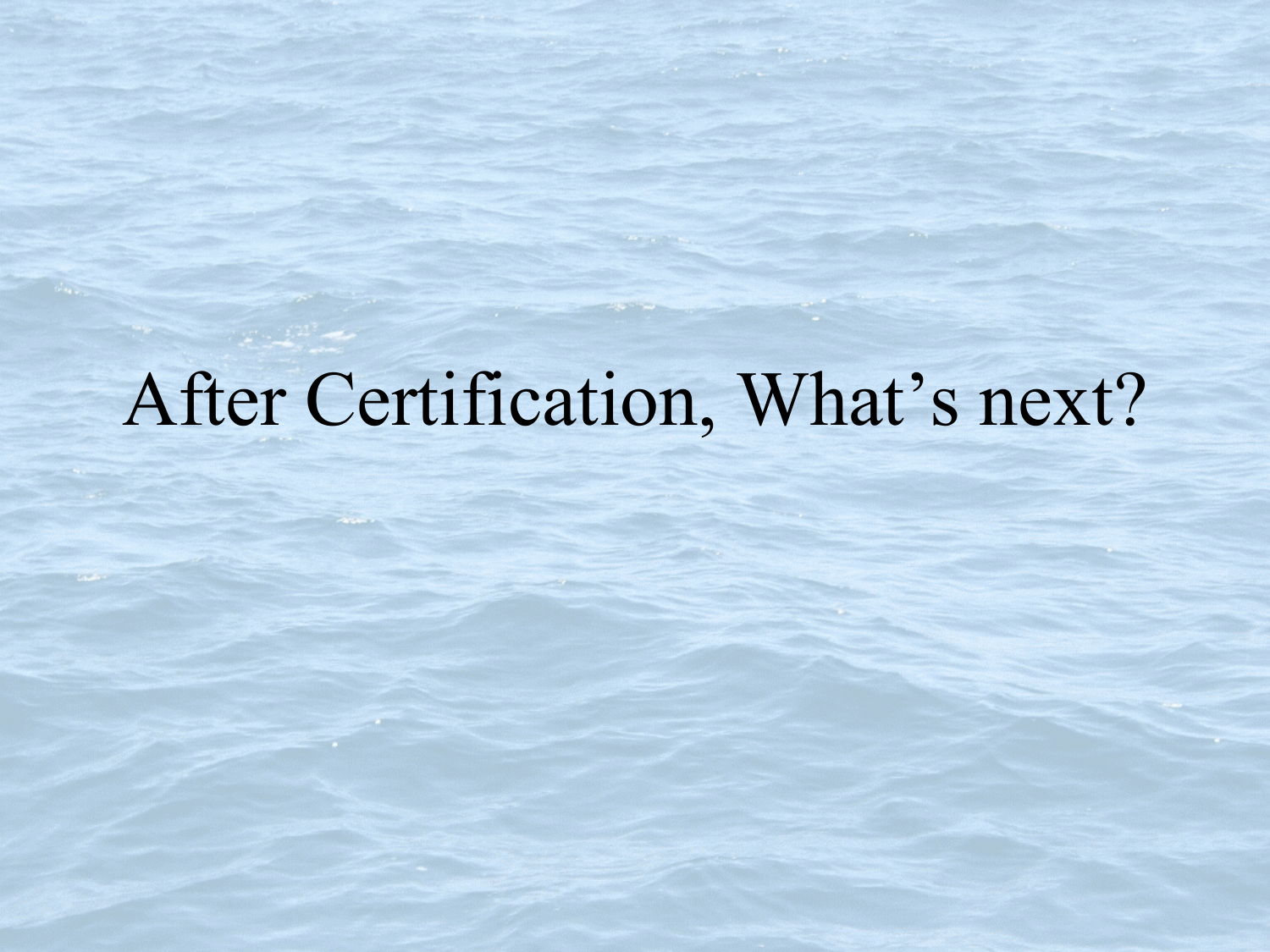## Employment Opportunities In Diving

- Recreation Diving
- Light Commercial
- Heavy Commercial
- Scientific Diving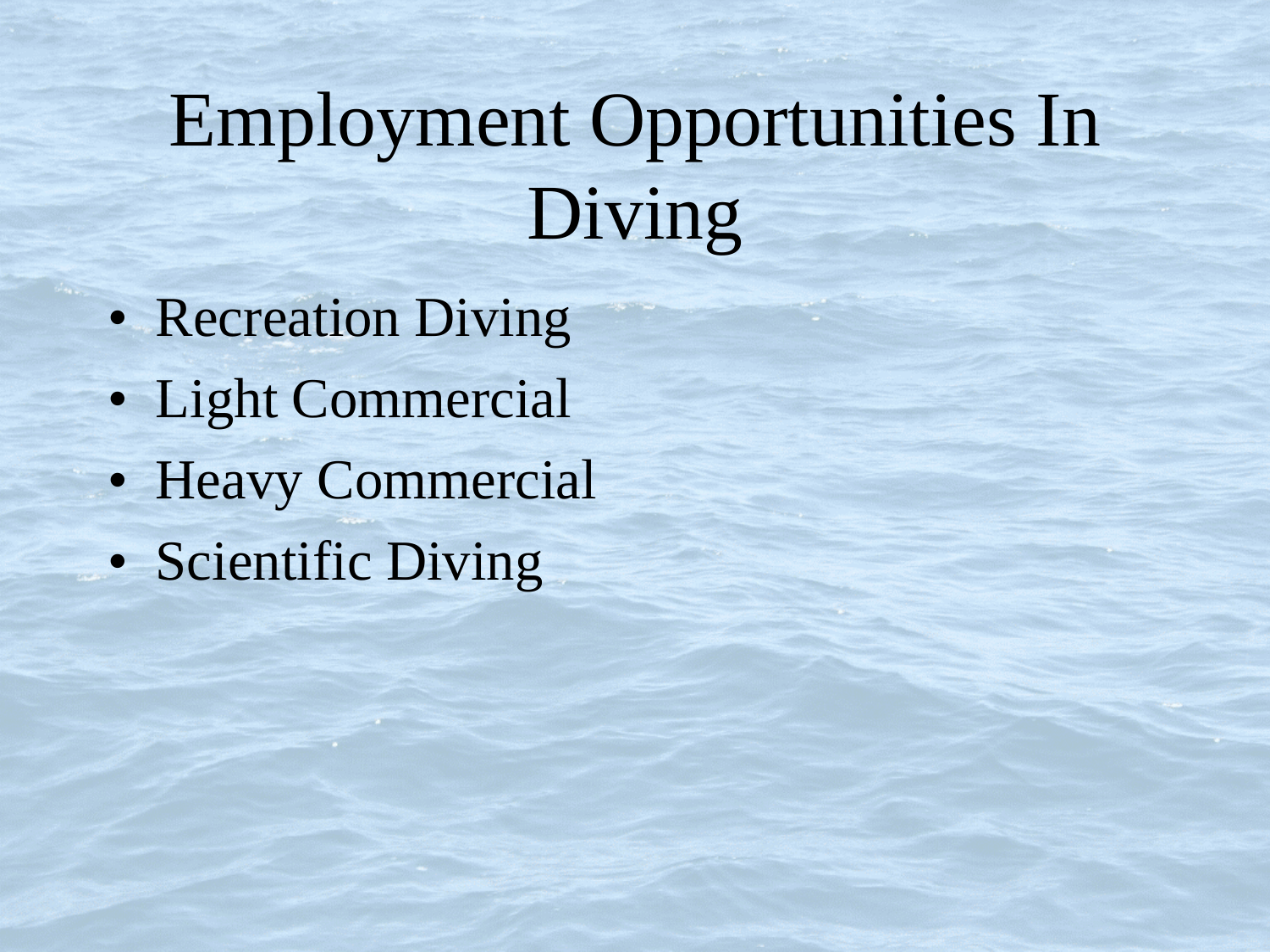#### Recreational Diving

- Many aspects
	- Photography/Video
	- Wreck (technical course)
	- Cave (technical course)
	- Ecology/Biology
	- Underwater Archaeology
	- Teaching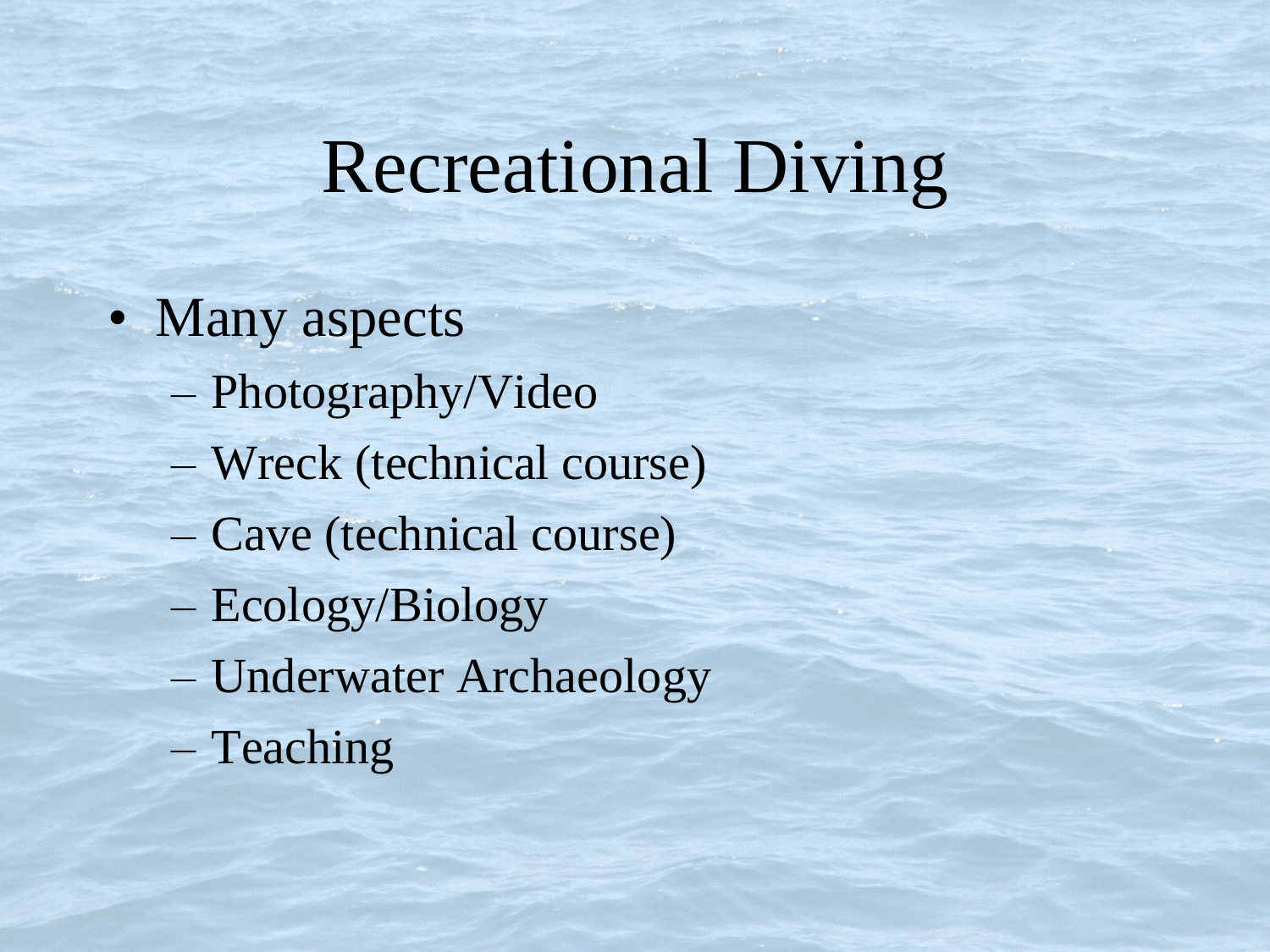## Light Commercial Diving

• Work Done Underwater at Shallow depths Requiring No Decompression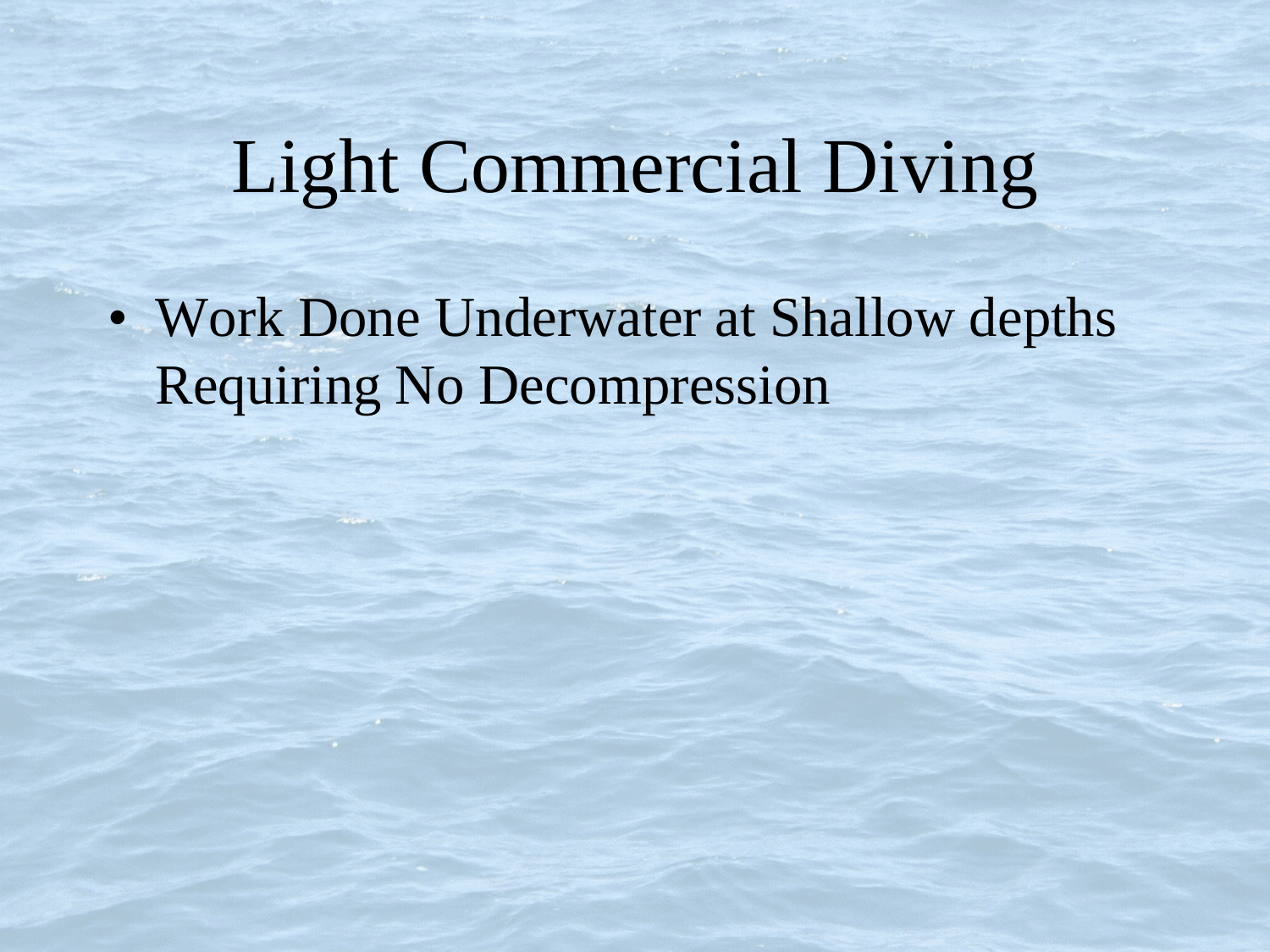#### Pursue Scientific Career

• University Educational & Scientific Certification

• Never to early or late to begin your studies • Science course in high school is a good place to begin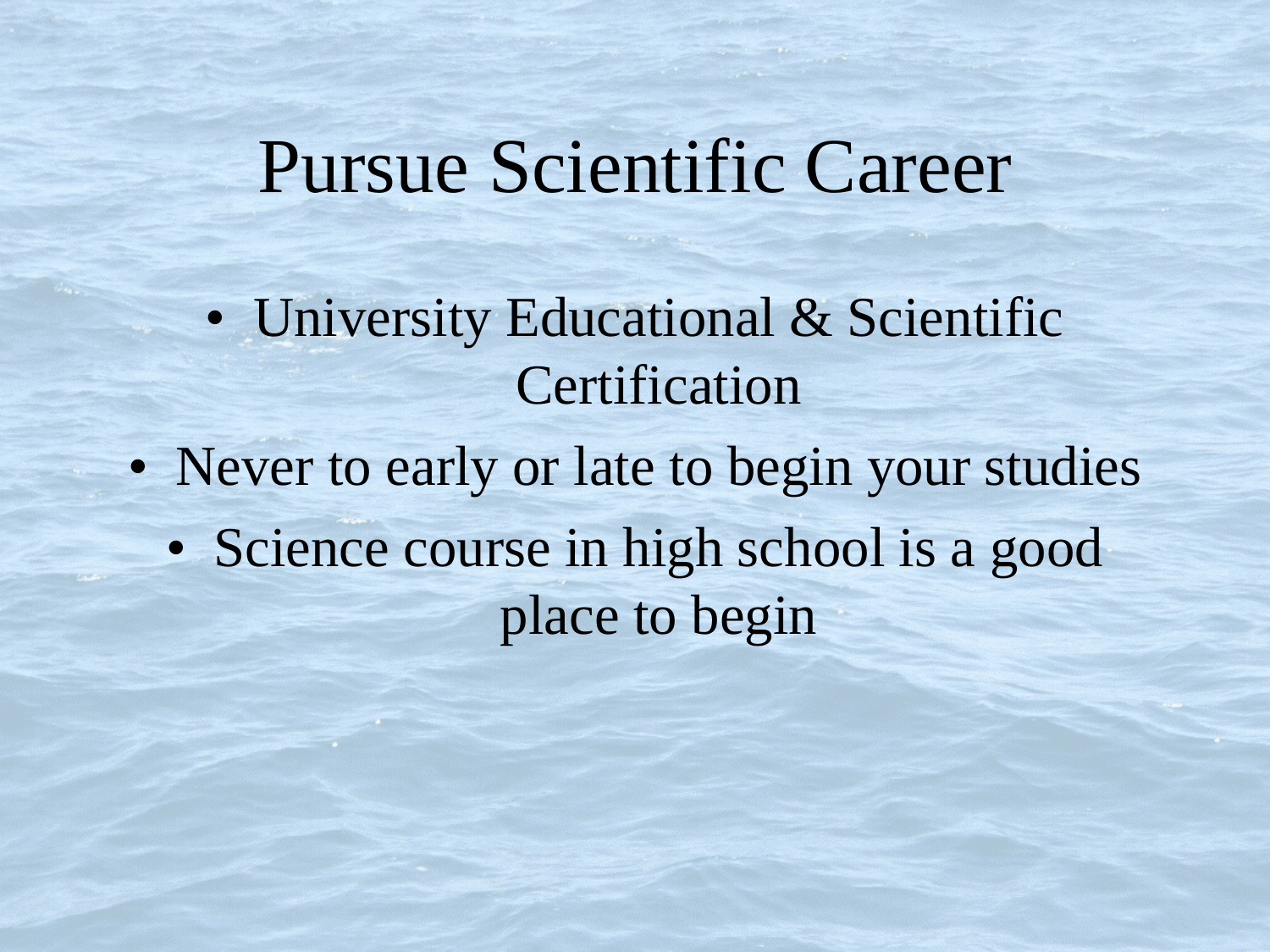## **Oceanography**

• Science as it is Applied to the Marine Environment

Limnology

• Study of Freshwater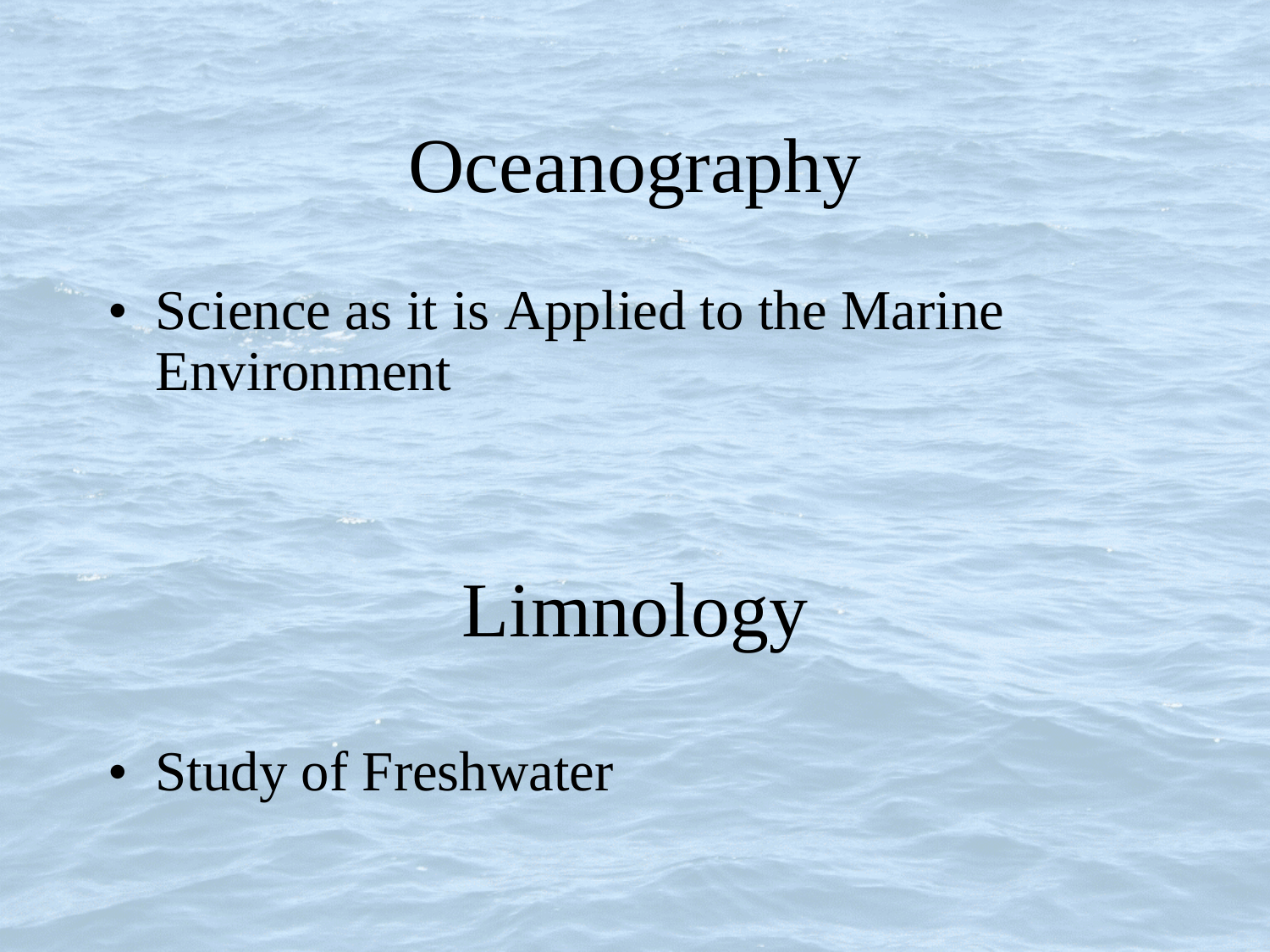### ACUC INTERNATIONAL

• American Canadian Underwater Certifications

• ACUC's Head Office – In Canada – In Spain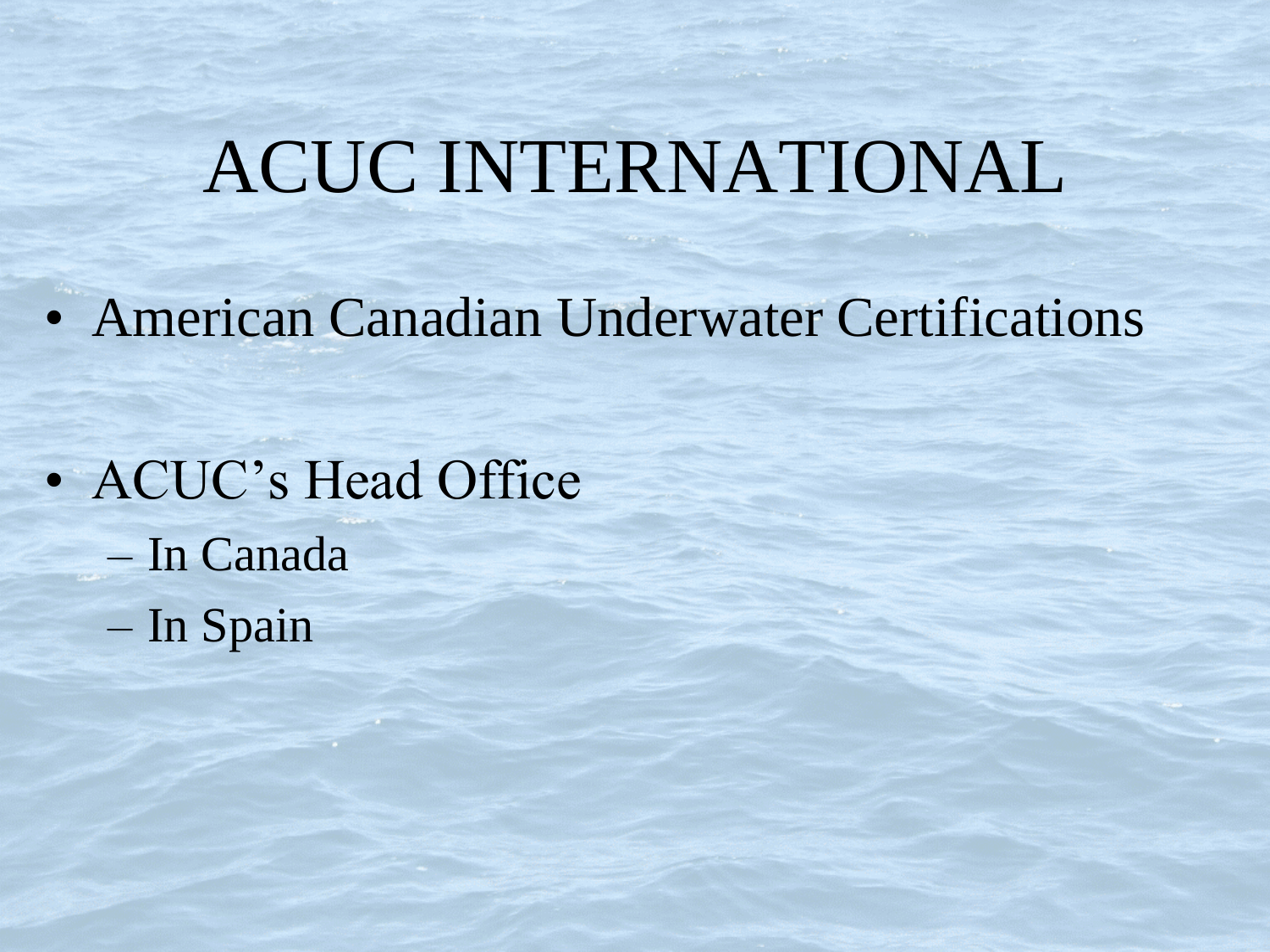## ACUC's Training

- Snorkel Skills, Rescue Techniques & Dive Table On the Basic Course
- Long course (36 hours, 18 hours class/pool)
	- Relaxed, confident students
	- Can spend time on skills related to local conditions
	- Accepted by military and fire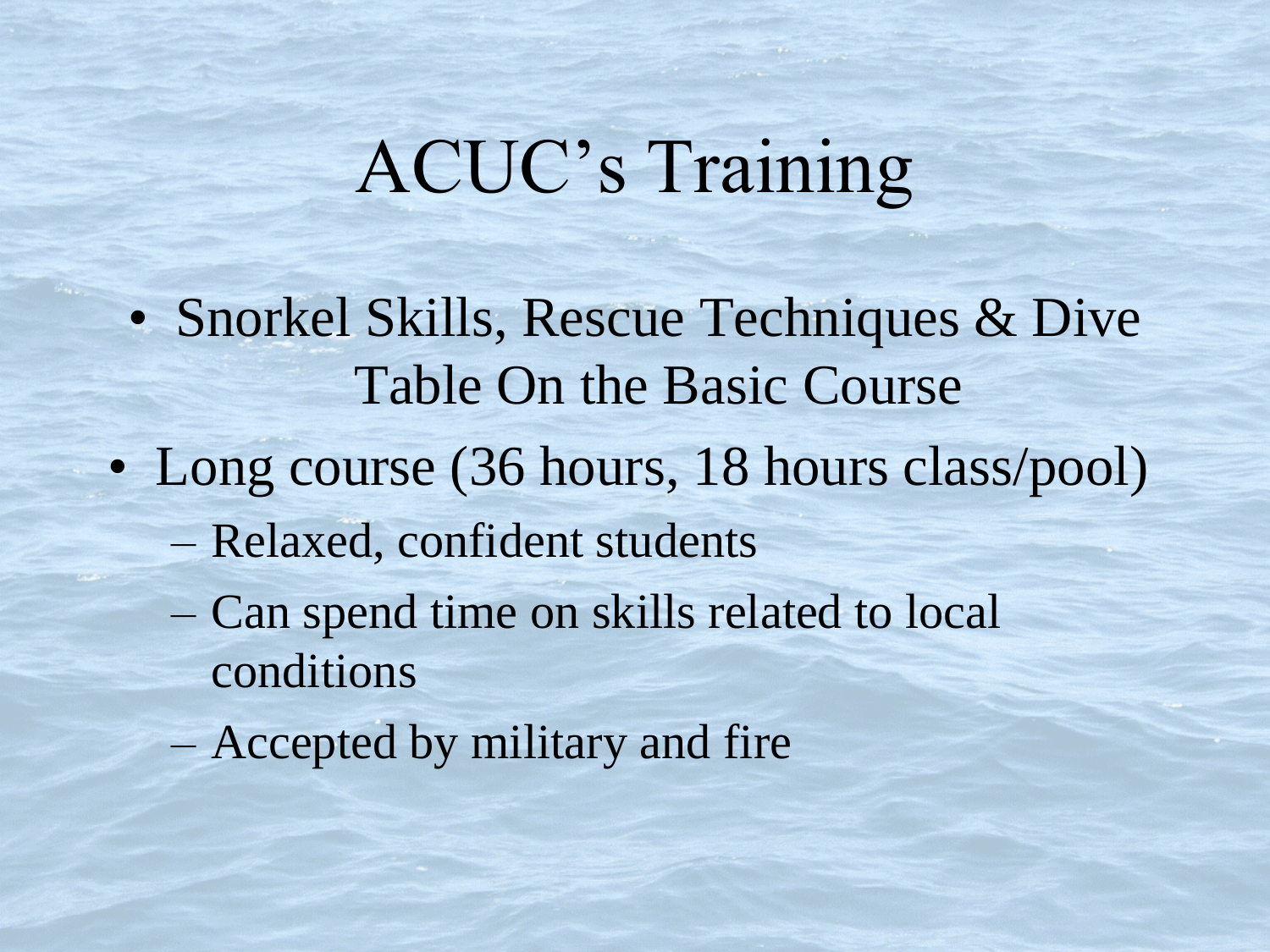## ACUC'S "Introduction To Diving"

- Allow General Public to Experience breathing with SCUBA underwater
- This is NOT a certification program so it is not part of the training ladder
- Typically 2-3 hours